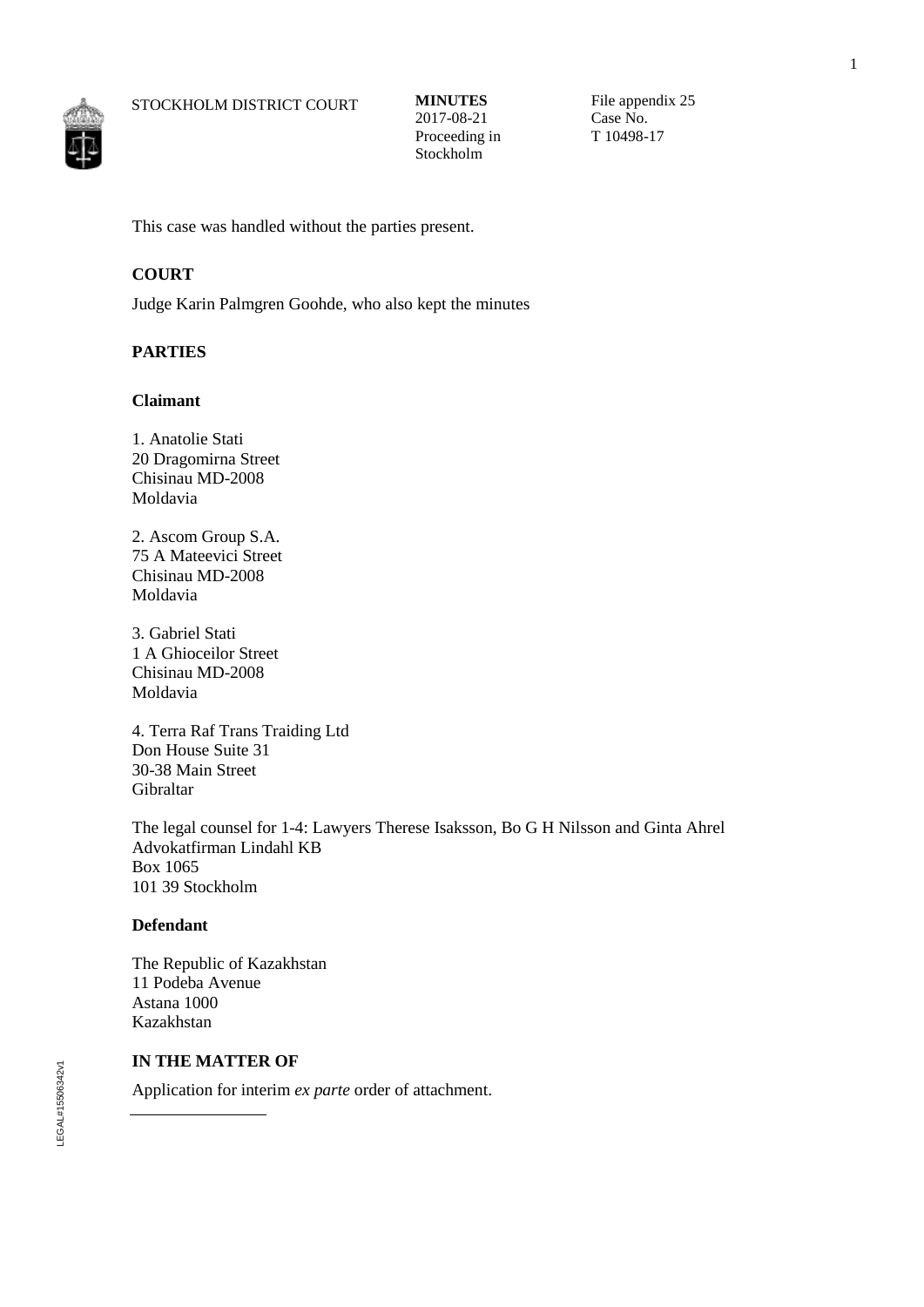# 2017-08-21

Ascom Group S.A., Anatolie Stati, Gabriel Stati and Terra Raf Trans Traiding Ltd. (herein referred to as the claimants) requests that the District Court issue an interim *ex parte* order of attachment – without the defendant being given the opportunity to make a statement – of as much of the property located in Sweden belonging to the Republic of Kazakhstan that the claimants' claim of a) USD 8,975,496.40 and b) USD 497,685,101 including interest according to an annual interest rate corresponding to the average interest of American bonds during a sixmonth period from and including 30 April 2009 until the date of payment, can be presumed to be covered. Secondarily, the claimants request an interim *ex parte* order of attachment, in accordance with what has been stated above, of shares belonging to the Republic of Kazakhstan that are registered by Euroclear Sweden AB.

Further, the claimants have requested that they be exempted from their obligation to provide security according to the first section of chapter 15, paragraph 6 of the Code of Judicial Procedure.

The basis for the request for attachment and for the exemption from the obligation to provide security for damages has been provided by the claimants and is apparent from what is stated in appendix 1.

The District Court delivers the following decision

## **DECISION**

The claimants have shown probable cause for them having a claim against the Republic of Kazakhstan as stated in chapter 15, paragraph 1 of the Code of Judicial Procedure; that the arbitration may be the basis of a decision of attachment according to this provision is apparent from, inter alia, the government bill 1998/99 page 185 f. The claimants have shown probable cause that the claim amounts to the amount specified. It can reasonably be feared that the Republic of Kazakhstan will evade, through fleeing, disposing of property or acting in other ways, paying its debt. There is a danger in delay. The claimants, who are unable to provide security for damages, have shown exceptional cause for their claim.

Due to what has been stated, the District Court exempts the claimants from their obligation to provide security for damages and issues an interim *ex parte* order – i.e. without providing the Republic of Kazakhstan prior opportunity to make a statement – of attachment of as much of the property located in Sweden belonging to the Republic of Kazakhstan that the claimants' claim of a) USD 8,975,496.40 and b) USD 497,685,101 including interest according to an annual